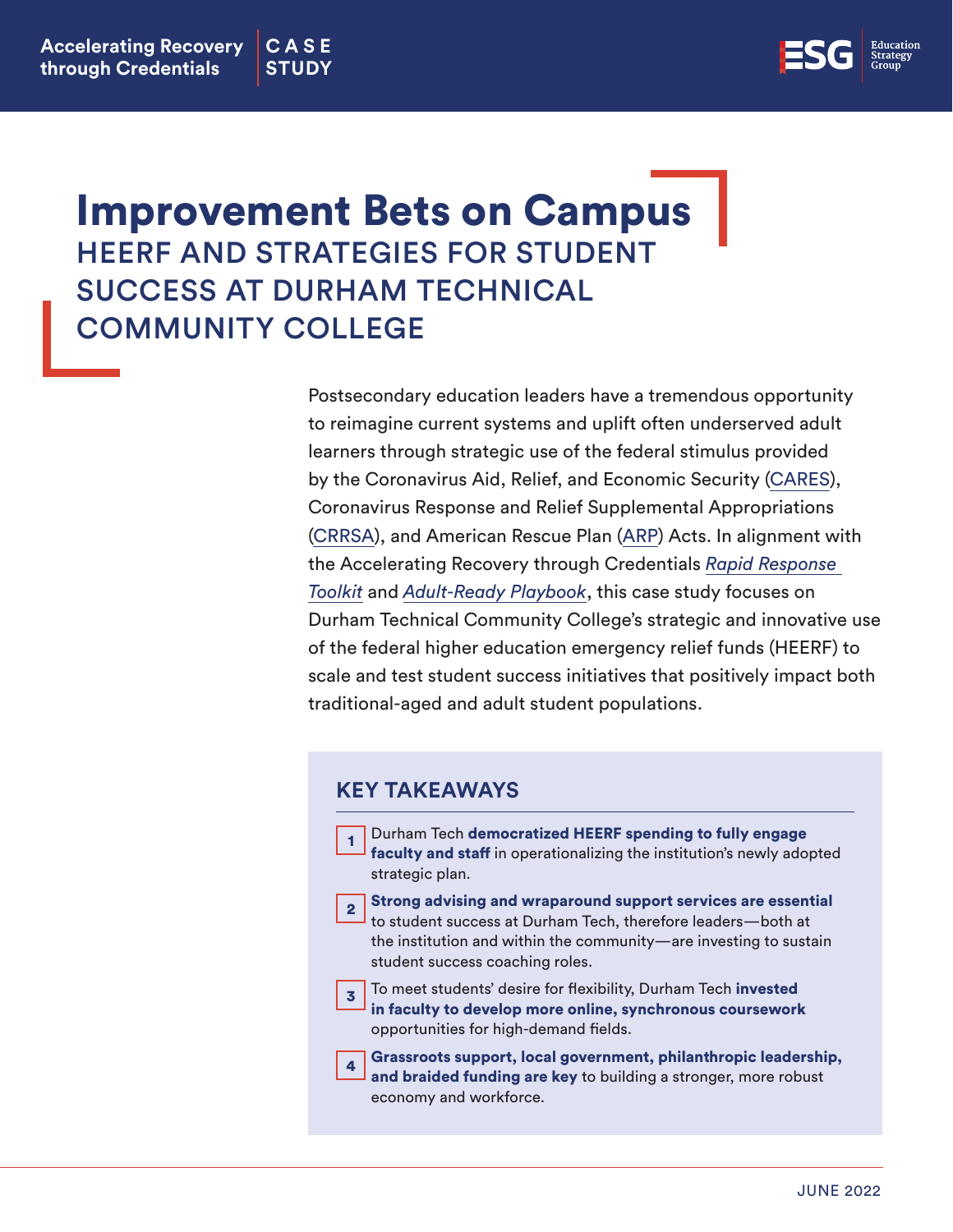The COVID-19 pandemic required higher education leaders to rapidly respond to the needs of their students and community. Traditional modalities of learning transitioned to virtual formats, personal health was of utmost importance, students' basic needs became a prioritized concern, and seismic shifts in our labor markets displaced a number of workers. When the federal stimulus became available to address these changes, Durham Technical Community College, a public, two-year institution nested in North Carolina's Research Triangle, took it as an opportunity to deliver on their [2021-2026 strategic plan.](https://www.durhamtech.edu/about-durham-tech/strategic-plan#pdf) Working closely with stakeholders at the institution and across the service area—Durham and Orange counties—leaders have leveraged key elements of their strategic plan to inform targeted deployment of the federal higher education emergency relief funds (HEERF) in ways that have a deep impact on students, including adult learners.

## Democratizing Rapid Response: Identifying 'Improvement Bets' on Campus

Durham Tech approached the newly-available stimulus funds as an opportunity to empower the entire campus community as active participants in achieving the college's strategic priorities. As a first step, leadership met with the Internal Council members to collect initial ideas. Then, an [institution-wide survey](https://edstrategy.org/wp-content/uploads/2022/06/Improvement-Bet-Success-Outcome-Submission-Form-Spring-2022.pdf) was distributed to faculty and staff to weigh in on how HEERF should and could be spent to further student success, namely through retention and completion efforts.

In total, 53 proposals were submitted across the institution. Many of the strategically aligned investments—effectively titled "improvement bets"—are being supported using the federal stimulus. Funded bets either meet a one-time critical need or provide initial support with the intent of later being adopted into the institution's annual budget. Bets include technological innovations and upgrades, coaches for navigational support, additional emergency aid to students, increased capacity for academic advising, and wraparound support services to improve completion rates for noncredit, workforce-aligned programs.

While the institution often relies on philanthropic funding to inspire innovation, HEERF gave faculty and staff an opportunity to be experimental and seek new opportunities to meet and exceed key performance indicators tied to the institution's strategic plan. Further, the funds helped the institution double down on efforts to make data-inspired decisions that inform institutional and student priorities.

A variety of thought partners and philanthropic organizations—including the NC Reconnect initiative launched by the [John M Belk Endowment—](https://jmbendowment.org/)have been influential in helping identifying priorities, supporting adults, scaling institutional capacity, and pinpointing labor market opportunities. Institutional leaders, in combination with other funding sources, have used these one-time funds to accelerate community-wide conversations on financial sustainability, student engagement, and the importance of meeting workforce demands.

As part of a democratization of the HEERF spending process, 53 "improvement bet" proposals were submitted from across the institution.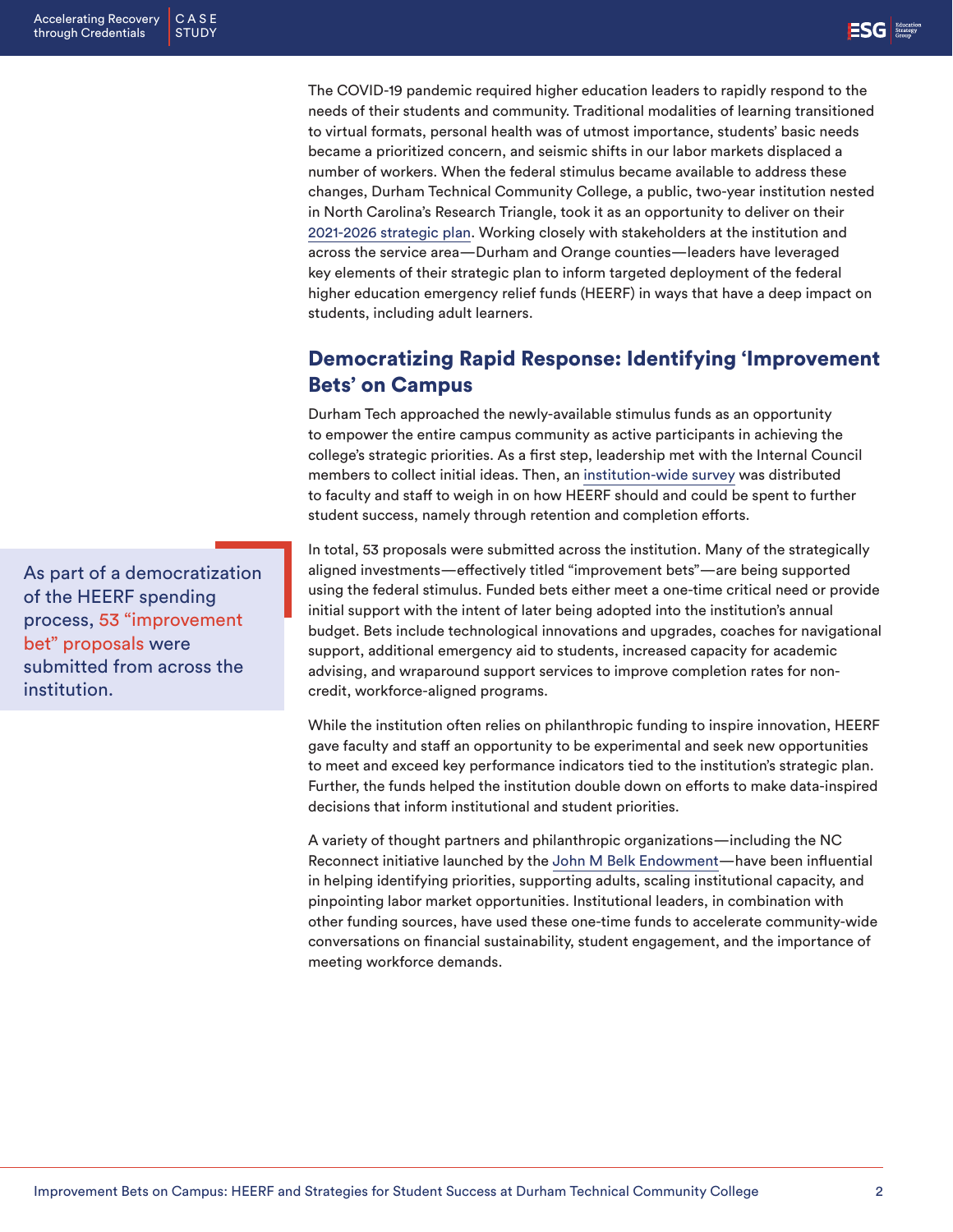Durham Tech's Back to Work scholarship program provides aid to students pursuing careers in highdemand, high-wage fields and covers students' full tuition cost plus up to \$250 for other educationrelated expenses, including textbooks and technological needs.

Leaders at Durham Tech are using HEERF to invest in coaches who connect students to other institutional and social benefits food pantries, public transportation, academic tutoring, SNAP, and secure housing—that are necessary for their personal well-being and success.

### Adult Learners: A Priority for a New Age

It is clear that Durham Tech comprehensively and systemically addresses the needs of adult learners through robust navigational, academic, and wraparound support services provided on campus. Institutional leaders strategically used HEERF to build upon existing efforts to serve adult learners. Durham Tech's success strategies are in line with Education Strategy Group's *[Adult-Ready Playbook: A Comprehensive](https://docs.google.com/document/d/1y2sP7xRT0TNW8YwhJMsN-lipkgx14bO8/edit)  [Policy and Practice Guide to Improve Outcomes for Post-traditional Learners](https://docs.google.com/document/d/1y2sP7xRT0TNW8YwhJMsN-lipkgx14bO8/edit)*. Core components of the systemic change needed to serve adult learners—**accessibility, program change, operational change, data and partnerships**—have been prioritized at Durham Tech. To assist institutions working to innovate systems that were established to serve traditional-aged students, HEERF can be a tool to expedite action and Durham Tech is an exemplar in this space.

Using HEERF, state, county, and philanthropic funds, Durham Tech's [Back to Work](https://www.durhamtech.edu/programs-pathways/durham-tech-back-work-initiative) scholarship program was scaled to increase **accessibility** of postsecondary education for displaced learners seeking to upskill and re-skill. This grant provides aid to students pursuing careers in high-demand, high-wage fields (e.g., biotechnology, information technology, construction trades, etc.). The scholarship covers students' full tuition cost and issues up to \$250 for other education-related expenses, including textbooks and technological needs. Coursework is completed in as little as six to eight weeks to assist students eager to get back to work. Research suggests that affordability is a primary concern shared among adult learners when considering postsecondary education.1 While federal guidance precludes the use of HEERF for marketing and recruitment, using the fund to address program costs for adult learners can help build effective on-ramps to postsecondary education and training.

The pandemic shifted our learning environments and required faculty to reimagine how they delivered coursework and developed active learning ecosystems. Using HEERF, Durham Tech has prioritized investing in faculty to deliver more flexible course options, including additional online, synchronous classes for high-demand programs following the pandemic. Durham Tech aims to meet students where they are and expand the reach of postsecondary classrooms through this approach. **Program change,** such as this, is an effective way to engage adult learners who are often juggling multiple obligations and busy schedules.

Leaders at Durham Tech are using HEERF to invest in [coaches](https://www.durhamtech.edu/student-services/success-coaching) who connect students to other institutional and social benefits—food pantries, public transportation, academic tutoring, SNAP, and secure housing—that are necessary for their personal well-being and success. In addition, the institution has expanded services at the institution's [Center for College and Community Service](https://www.durhamtech.edu/community-engagement/campus-harvest-food-pantry) to better support adult [students with children.](https://www.durhamtech.edu/student-services/support-students-with-children) Staff are also charged with leading a pre-college transitionprogram for adult learners to share the variety of academic and social resources available to them. This added capacity is a completion strategy, one that will help more underserved students attain credentials and cross the finish line into careers with high wage thresholds. This sort of coordinated **operational change** is

Sheffer, H., Palmer, I. & Mattei, A. (2020). The comeback story: How adults return to school to complete their degree. Center on Education, Labor, and Skills. [https://d1y8sb8igg2f8e.cloudfront.net/documents/](https://d1y8sb8igg2f8e.cloudfront.net/documents/The_Comeback_Story_.pdf) [The\\_Comeback\\_Story\\_.pdf](https://d1y8sb8igg2f8e.cloudfront.net/documents/The_Comeback_Story_.pdf)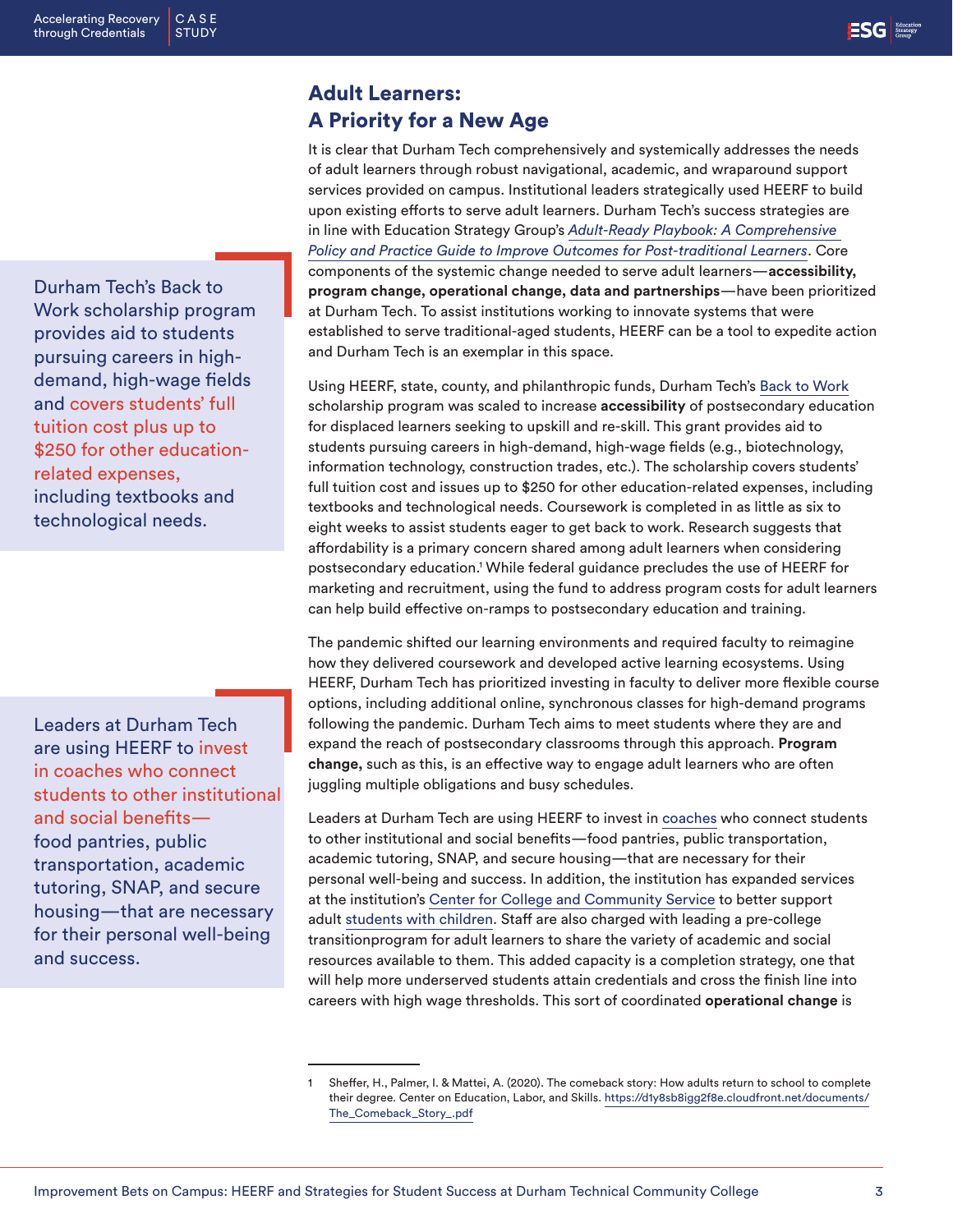needed to holistically support adult learners as they balance life's challenges with academic coursework.<sup>2</sup>

Sound **data** use is embedded throughout the entirety of Durham Tech's strategic plan and subsequent "improvement bets." For example, the college formed a data work group consisting of 25 faculty and staff members. This group served on one of six subgroups to assist colleagues in analyzing College data and using it to identify top priorities. To submit a proposal for an improvement bet, it was required to show how the proposed work tied into College metrics. To measure the impact of these investments in the improvement bets, data teams will be tracking withdraw rates, first year progress and credit accrual, retention rates, success rates in college-level mathematics and English courses, basic skill program enrollment, progression, and completion, earnings premiums, work-based learning participation and licensure rates. In doing so, the college used HEERF as a tool to build data capacity and infrastructure at the departmental level. This investment will help the institution identify promising practices that uplift students, faculty, staff, and the community.

Even prior to the pandemic, Durham Tech has forged a number of **community-based partnerships** that have significantly contributed to the success of students and the institution. The county commissioners for Orange and Durham counties are assisting to sustain HEERF investments by covering the cost of newly-hired coaching staff. Further, the Chambers of Commerce and Economic Development Offices for both Orange and Durham counties have proven to be thought partners in enabling student success at Durham Tech. Durham Tech regularly convenes with state and regional partners to discuss labor market shortages, adult learner success, and how to achieve the state's desired economy.

Through each of the priorities listed above, HEERF has been an important tool to expedite strategic work at Durham Tech It is important to note that each of these uses of HEERF are allowed and encouraged by the U.S. Department of Education (see [ARPA](https://www2.ed.gov/about/offices/list/ope/arpfaq.pdf)  [2021 HEERF III FAQ link\)](https://www2.ed.gov/about/offices/list/ope/arpfaq.pdf).

#### **Conclusion**

Tightly aligning HEERF investments to strategic priorities is necessary for student success. Institutional leaders should make investments that they are committed to in the long term. Broadening the scope of decision-making by convening a variety of stakeholders will assist efforts to build strong partnerships and rethink how higher education is delivered. Communicating regularly with students, faculty, and staff will help leaders understand the unique needs of their campus constituents, including adult learners.

Durham Tech regularly convenes with state and regional partners to discuss labor market shortages, adult learner success, and how to achieve the state's desired economy.

<sup>2</sup> Blankenstein, M., and Wolf-Eisenberg, C., Measuring the Whole Student: Landscape Review of Traditional and Holistic Approaches to Community College Student Success; September 30, 2020. <https://sr.ithaka.org/publications/measuring-the-whole-student/#post-313888-footnote-33>